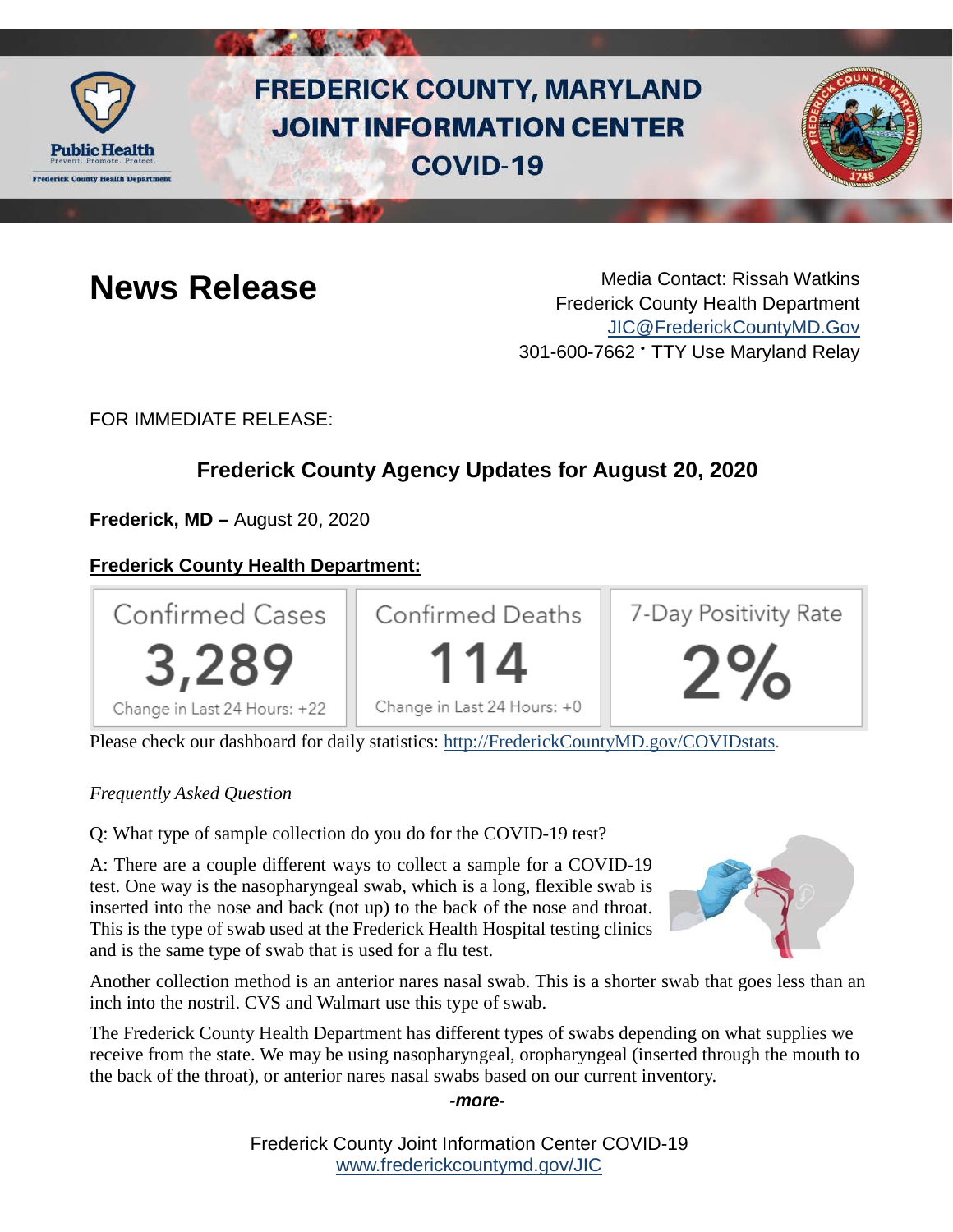

#### **Page 2/JIC**

## **Frederick County Public Schools:**

#### *The FCPS School Breakfast and Lunch program is starting on August 31, 2020*

FCPS Food and Nutrition Services will provide "to-go" breakfast and lunch at 26 schools under the National School Breakfast Program (NSBP) and the National School Lunch Program (NSLP). Meals will be provided based on a student's eligibility. This means that students who qualify for free meals will get their meals for free. Students who qualify for reduced price meals will get their meals at the reduced price. Students who do not qualify for free or reduced-price meals will pay full price for their meals. (Pricing can be found at [www.fcpsnutrition.com.](http://www.fcpsnutrition.com/)) See more details [here.](https://fcps.ezcommunicator.net/edu/frederick/preview_message.aspx?app=0&id=92418&type=notice&source=ViewNews#googtrans(en))

#### *Important Information About Schedules and Schoology Access*

The 2020-2021 school year is almost here and we are excited to begin our virtual learning journey! This week schools who have not already mailed the following items will be sending important information that includes:

- Your child's schedule
- Your school's virtual schedule
- Letter with important technology information including\*:
	- o Parent Access Code for Schoology: Many parents/guardians have already connected to their child(ren)'s Schoology account using their Parent Access Code. If you have not created a parent account in Schoology, use this Parent Access Code to create your account and connect with your child(ren) accounts.
	- o Your student's NEW FCPS credentials to access all FCPS technology. All student username/password credentials will be reset on August 26 at midnight. After the reset, your child should use these new credentials to access Schoology and other digital tools.

You will also receive an email that will include the Schoology Parent Access Code information as referenced above. This is the same code as the one you will receive in the letter mentioned above. This email will also contain links to videos to help parents/guardians understand Schoology.

Courses and course materials will be visible to students and parents/guardians in Schoology on Thursday, August 27th.

*Note: The week of August 24th is the teacher training and preparation week. Courses may appear empty or have limited resources because teachers work in an "unpublished mode" before finalizing their course. Course materials will be available once classes begin.*

To learn more about student navigation and parent account setup in Schoology, please visit [www.fcps.org/schoology.](http://www.fcps.org/schoology)

Please contact your child's school if you have any questions.

\*Your elementary school may provide you the important technology letter during the scheduled material distribution time next week.

#### *-more-*